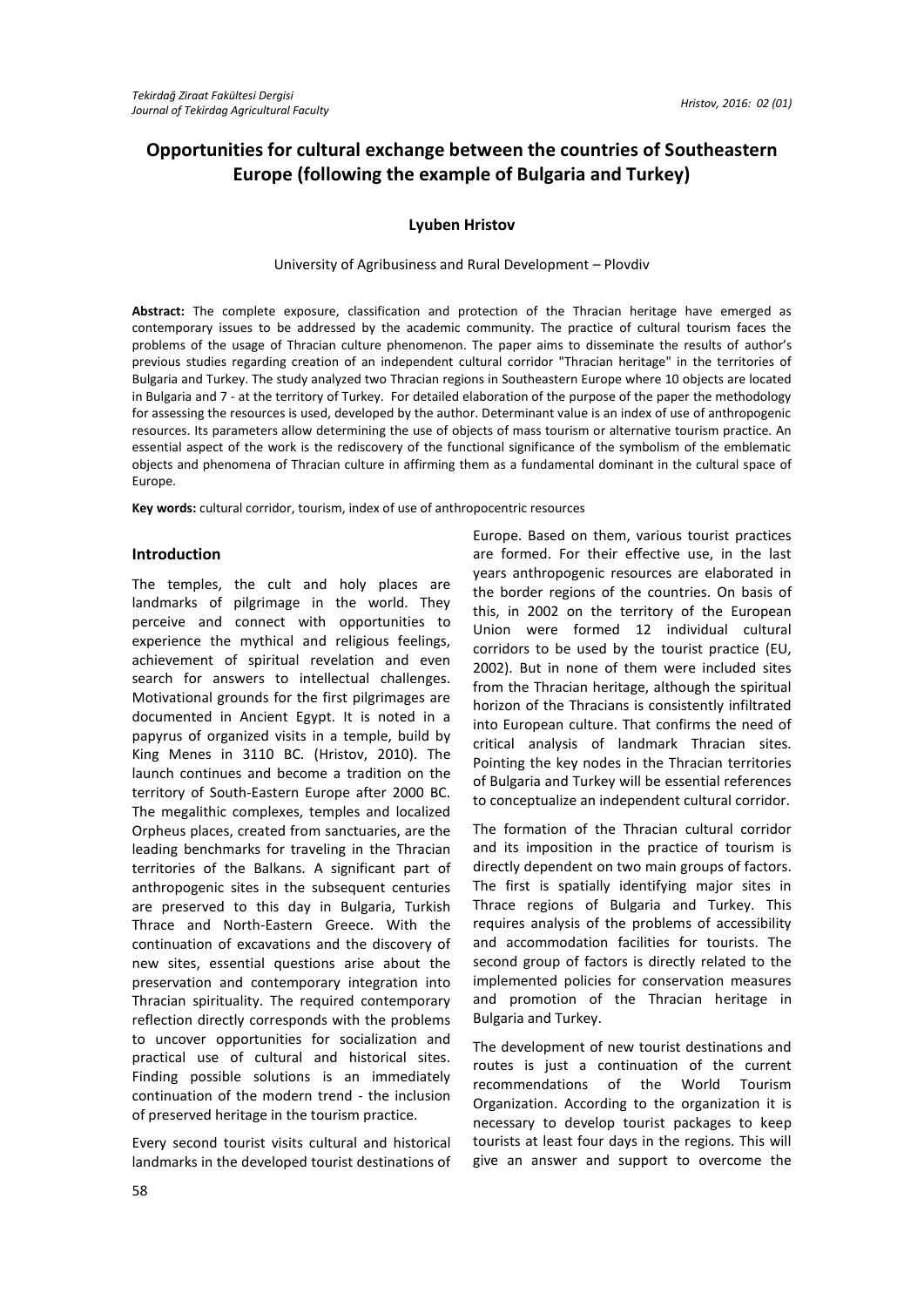current financial and economic crisis in both countries. The inclusion of new sites in the tourist routes, according to the World Tourism Organization (WTO) is possible because the means for detecting a workplace are least in the tourism. The industry is able to provide additional income of the active population or employment of 8 -10% of the unemployed. In support and a policy of the World Organization are the programs for regional development of the EU.

The main purpose of this article is a critical analysis of the possibilities of cultural and historical sites in the Thracian territories of Bulgaria and Turkey to create an independent cultural corridor, which is an alternative to the modern tourist practice. Its clarification determines the specific objectives to be:

- Identification and display the landmark sites in both countries, functioning as supporting structural units of the route;
- Defining the functional significance of the symbolism of anthropogenic resources and phenomena of Thracian culture in affirming them as the fundamental dominant in the cultural space of Europe.

The importance of the article is directly related to updating, promotion and practical use of the heritage of the Thracians in South-Eastern Europe. The analysis of the preserved sites in Thrace regions of Bulgaria and Turkey is a prerequisite for intensified development of tourism in both countries. The development of the sites in their border areas will help the tourist organizations for intermodal use of cultural and historical heritage. By finding the solutions for the practice of tourism will indirectly be established the concept of a unified Europe - "unity through diversity". Focusing in modern times towards the Thracian heritage is kind of rethinking the grounds structuring modern European culture.

### **Literature review**

Earliest researches on preserved Thracian sites from the late nineteenth century are Shkorpil (1890) and Slaveykov (1891).

In their publications, authors have made first attempts to define specific functions, characteristics and sanctuaries spatial location, megalithic complexes and numerous loose mounds. In the early twentieth century systematic studies of Thracians cultural heritage began. At

that time, an active organizer and researcher is prof. I. Venedikov. Under his leadership, more than 150 studies on various sites, mostly in the mountainous areas of the Eastern Rhodopes are conducted. Based on this, he published "The Secret of Thracian hills", which is the only monograph on Thracian chariot (Venedikov, 1960).

Fundamental importance its researches about time of creation and specifics of symbolism of excavated artifacts have Venedikov and Gerasimov (1973).

Over the last century the interest in Thracian heritage raised and are fully recorded in studies, published by prof. Aleksander Fol (Fol, 1973). He examined various objects in Bulgaria, as well as aspects of Thracian customs and culture. In his article "Studies on the Greek Sources for Ancient Thrace" (Fol, 1973-74) comprehensively defined the meaning of Thracians. Prof. Fol contributed to the clarification of questions about the formation and characteristics of Thracian culture.

At the same time issues related to Thracian mythology are analyzed by many authors. Contributions to desacralization of symbolic meanings and in-depth analysis of artifacts are made by prof. Iv. Marazov (Iv. Marazov, 1992). Critical analysis of the Thracian heritage in modern times is continued by many authors (Boteva-Boyanova, 2000; Fol, 2008). Moreover accidental discoveries in the last century and studies of archaeologists have helped to shape the overall picture of the cultural heritage of the Thracians (Kitov, 2002).

Based on the research and publications of the researcher in Bulgaria today were established approximately 10,000 Thracian mounds. Some of them are fully researched, as these, located near to village of Starosel, Plovdiv; village of Mezek, Svilengrad; village of Sveshtari, Isperih; Mogilanska mogila near Vratsa; Kazanlak tomb and etc. 600 stone suns have been identified, situated mostly in Sakar Mountain. Many megalithic complexes, remaking the structure of the human body, have been investigated near Asenovgrad, Primorsko and etc. The sanctuary of Orpheus near village of Tatul, district of Kardzhali is localized (Hristov, 2012). Tourists interest is raising after discovering several treasures in Panagyurishte, Rogozen, Borovo, Lukovit and Letnitsa.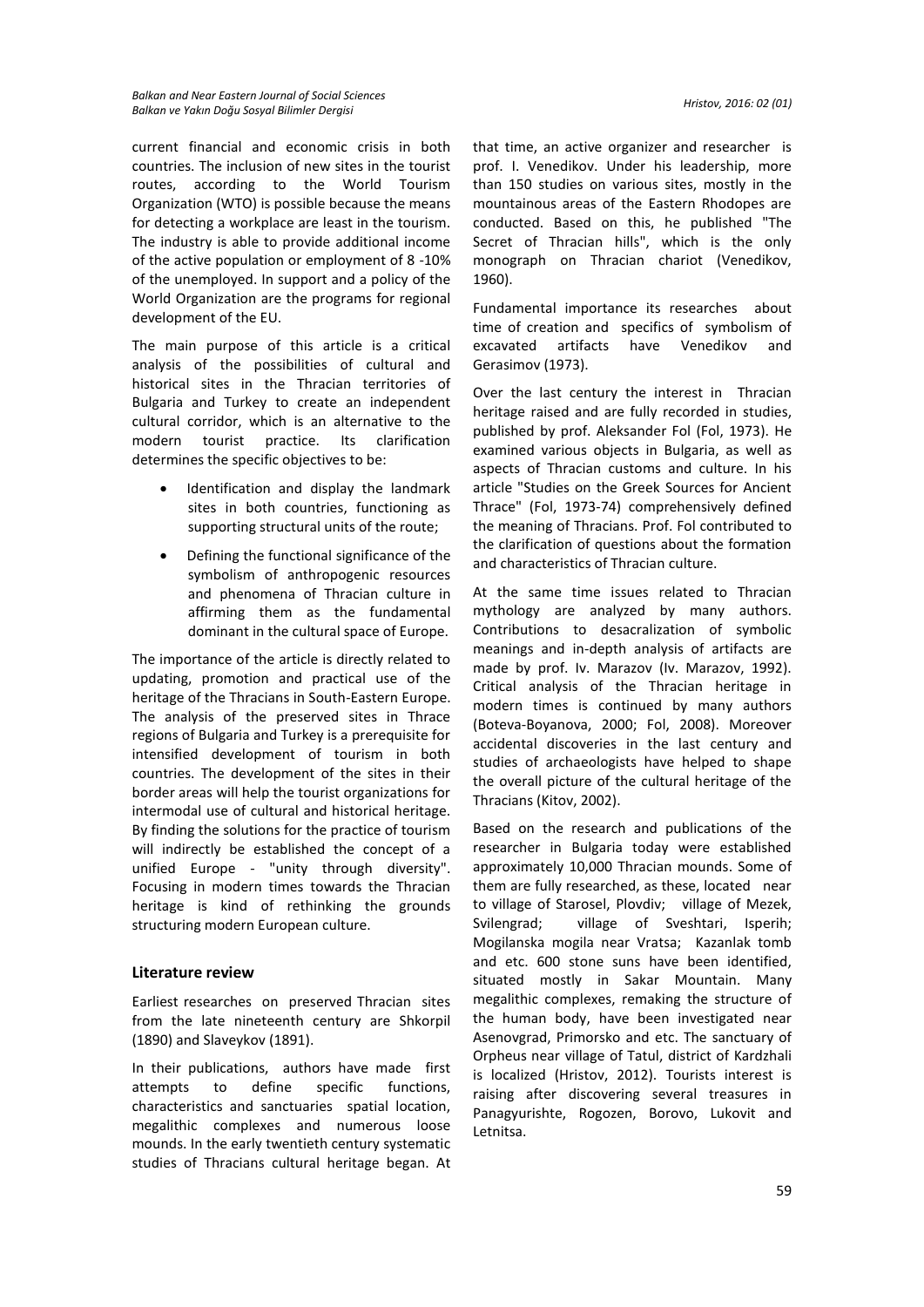Studies on the territory of Turkish Thrace intensified in recent decades. In the 80s of the last century a study of 25 megalithic complexes was organized by the Department of Ancient history at the Istanbul University. But study results, with the exception of the complex Kirikkoy, are not published in detail (Erdogu, 2003).

In his book "Megalithic monuments in Turkish Thrace" (2005) R. Erdogu summarized the objects in Turkish Thrace. He detailed analyzes megalithic complexes near the settlements (1) Yagcili, located about 40 kilometers northeast of the town. Edirne; (2) Keremettin, located 60 kilometers northeast of the town. Edirne; (3) Lalapasa, 25 km north of Edirne; (4) Kizlar Kayasi, not far from the village Kofçaz; (5) Vaysal, close to the border of Bulgaria and etc.

Contribution to the study of Thracian sites in Turkish Thrace have other Turkish writers (Akman, 1998; Kansu, 1963) and English-speaking scholars (Chapman, 2000).

In light of the scientific literature the fundamental thesis has been outlined - Thracian objects and phenomena of culture have the potential to attract visitors nowadays. Their quantity and diversity at a territory are prerequisites and opportunity for organized cultural tourism. In this connection and a project between the Bulgarian city of Yambol and the Turkish city of Edirne was implemented in 2010. The leading objective of the project was to intensify the integrated development of cultural tourism in both countries, including some of the Thracian objects. The continuation of cross-border cooperation in modern times requires expansion of the spatial area with practical development of independent cultural corridor on the basis of the Thracian heritage.

## **Methodology**

### *Description of the Study Area*

Bulgaria and Turkey strive to conquer new positions for their tourism markets. In the program for cultural tourism in Bulgaria (Bulgarian Cultural Tourism Development Plan, 2007) the focus is put on the possibility to increase the share of the cultural tourism. In this regard, the inclusion of anthropogenic objects of the Thracians will overcome its 4% barrier. At the same time, the Strategy for Tourism of Turkey (

"Tourism Strategy of Turkey - 2023", 2007) the development of new cultural products is highlighted for the period until 2023. As a result of the implemented measures, there is an increase of tourist arrivals in recent years in the country. Istanbul consolidates its position among the 10 most visited city in the world.

Thracian territories of Bulgaria and Turkey occupy a central place on the road from the western and central parts of the continent to Asia Minor and the Middle East. The preserved Thracian objects are a potential basis for the formation of a new cultural product. The spatial analysis of landmark sites in Bulgaria allows Kazanlak, Plovdiv, Kardzhali and objects from the Strandzha region to become supporting areas. In Turkish Thrace priority are considered megalithic complexes near Edirne, Kofçaz and Tekirdag. Putting them as pillars of the itinerary is directly related to transport accessibility of sites across the two countries.

An essential part of the study is revealing the characteristics of cultural and historical sites, the time of their establishment and functions that are performed logically related to contemporary cultural product with the practice of orphism spiritual purification, enrichment, expansion of knowledge. This, in turn, directly corresponds with the modern needs of tourists - overcoming daily tensions, stress and even aggressive and demonized relations between people.

### *Sample*

European Union policies for the inclusion of cultural and historical heritage through the establishment of cultural corridors are a prerequisite for the realization of the study. In this regard, a model to follow in this study is the functioning cultural corridor between France and Germany: Historical and Legendary Figures of Europe, The Schickhardt Route (XVI-XVII century.). It includes castles, cathedrals and hydraulic structures designed and built by H. Schickhardt. A similar is the cultural corridor "Day of Hansa." It includes 170 villages, from all the countries near the Baltic Sea (Hristov, 2013). Direct continuation of the policies of the European Union is the development of the region Tyrol, in the border area between Italy and Austria. Cross-border project covers also the district of Silesia, located in Poland, the Czech Republic and Slovakia.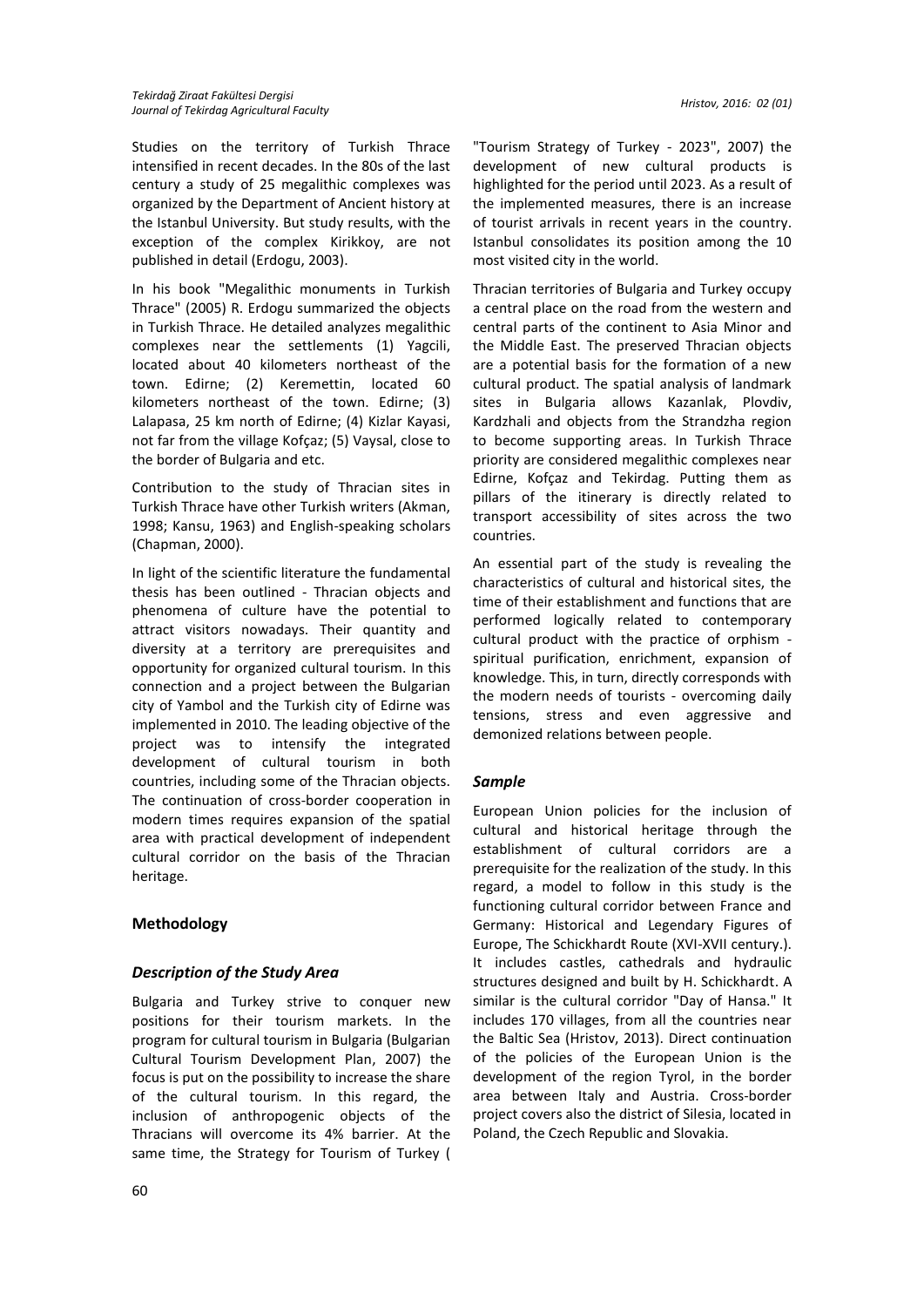#### *Instrument*

For detailed development of the purpose of the study, the methodology for assessing the resources is used (Hristov, 2011). Determinant value is an index of use of cultural resources. Its parameters allow determining the use of sites of mass tourism or alternative practice.

The index of the use of anthropogenic resources in tourism practice (Hristovt, 2011) is defined by the following formula:

 $\mathbf{I}$ **i** =  $\sum_{1}^{3}$  - P4 – KxP5 където  $\Sigma^3$  е сумата от P1+ P2+ P3

The values of the first indicator / P1 / functionally dependent of the type of site. For religious site the value is 0.4, and the rest - 0.6. These values are theoretical calculations of data about tourists' visits, imposed social models for travel in modern times and data, received by the religious organizations.

The second indicator  $/$  P2  $/$  has values that are dependent on the characteristics of resource. In the presence of unique symbolic forms the value is 0.7 and 0.3 respectively in the absence of such forms. The theoretical determination of these values is needed when considering the impact of advertising and promotion of an object through information means.

The values of the third indicator / P3 / depends on long-established patterns of visiting sites of tourists - active and passive knowledge. For this reason, advocates three-stage differentiation of knowledge - preliminary information, direct knowledge and subjective assessment. From surveys conducted in the southern European type of culture theoretical value for the active attitude of tourists to explore the site is 0.2 and 0.8 for passive knowledge.

The fourth indicator / P4 / is determined by the time of use of anthropogenic object. Limitations imposed by climate technique in some objects are not reported, but it is reported its use per month during the year. Moreover, the values of the indicator are from 0.01 to 0.12.

For the full determination of the Index of use the objects of cultural heritage the values fifth indicator / P5 / is used. For ease of operation, and often a lack of information about equipment and infrastructure can be used by a constituent - transport accessibility. For simplicity and often because of a lack of information about accommodation facilities and infrastructure a constituent can be used – eg. Transport accessibility. Values in accessibility to highway is 0.6; a lower category road, including trails - 0.4. The coefficient K is determined by the presence or absence of accommodation facilities. Its value is 0.3 when within a radius of 10 square kilometers has 100 beds in accommodation facilities and 1 when the number of beds is more than 100 in the same territory.

The final theoretical values of the index for the use of cultural resources are from 0.66 to 1.38 Theoretical values for alternative tourism are from 0.66 to 0.80 and for the massive tourism - 0,81do 1.38.

Thracian sites located near larger settlements have index values of their use from 0.90 to 1.10. This determines their practical involvement in mass tourism practice. At the same time sites such as sanctuary near village of Tatul or megaliths near Lalapasa, Adrianople have low values below 0.80 for their index of use. This predetermining their use for alternative tourism practice. But the opportunity to include them in the cultural corridor "Thracian Heritage" will enable their permanent presence on the tourist map.

#### **Results and Discussion**

The diversity and high level of knowledge on the Thracian sites in Bulgaria predetermine the conceptualization of cultural corridor is on its territory. Its beginning starts from the Valley of the Kings. It is located around the city of Kazanlak in South Central part of Bulgaria. In its areal It is formed Thracian town Sevtopolis and reserved approximately 1000 bulk tombs (mounds).

**Object № 1** - Kazanlak Tomb. It is part of a larger necropolis, located near the capital city of Odrysian kingdom Sevtopolis. Kazanlak Tomb was created in the late IV century - early III century BC. 1979 is included in the list of protected cultural heritage sites by UNESCO.

**Object № 2** – Archaeological Park, near the village Starosel Plovdiv. This is one of the largest religious complexes reserved by the Thracians. It consists of six temples. One of them is the temple "Horizon", which is one of the few objects of Thracian monumental architecture. It was covered with earth (ground, dust), which is direct evidence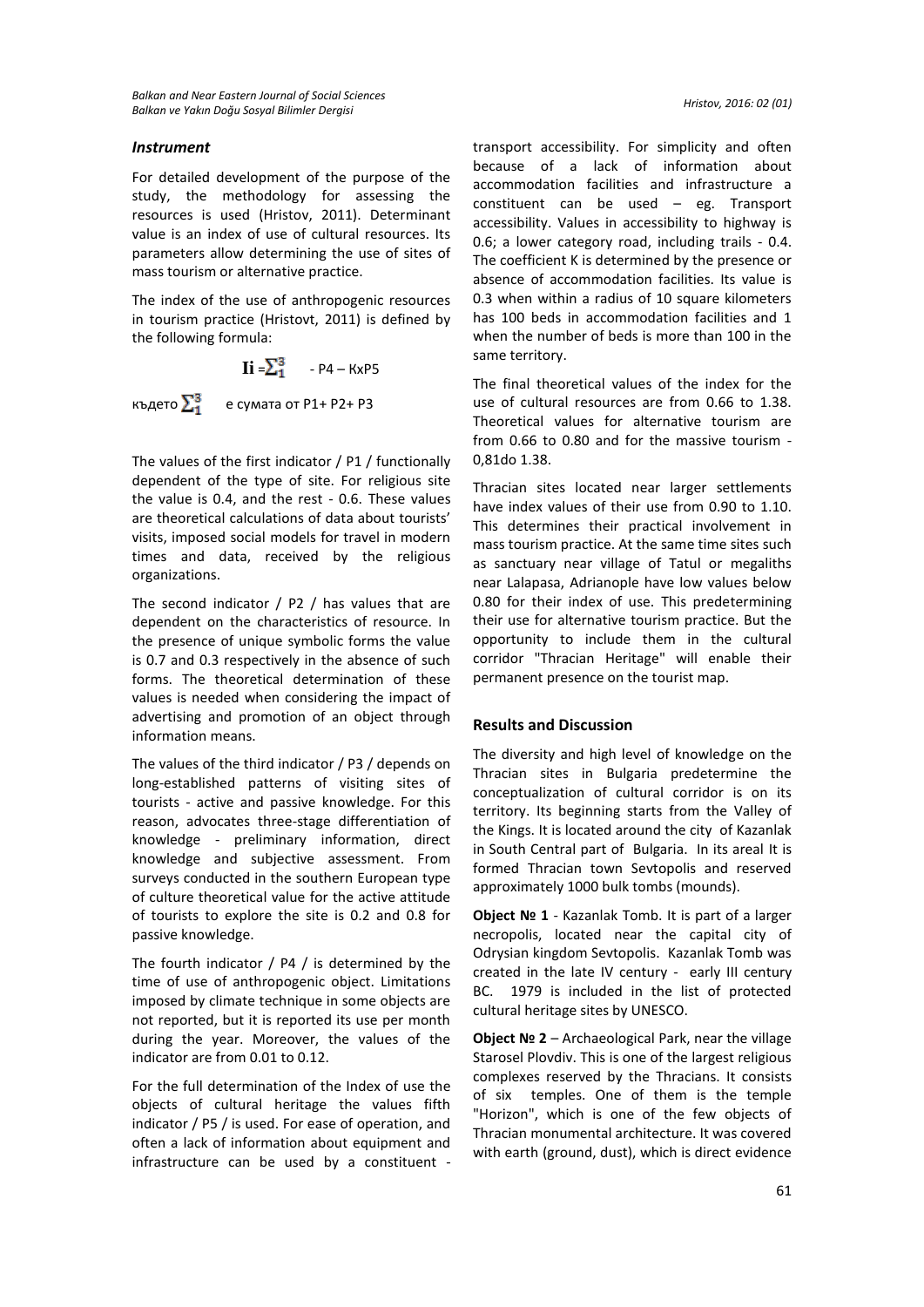of (indirect proof of) the Thracian beliefs in the afterlife and their understanding that the desire for living should be placed alongside them at funerals. Both output objects were restored and adapted by tourist practice now a day.

**Object № 3** - Cromlech in Staro Zelezare village. It was discovered during archaeological excavations( diggings) in 2002. Archaeologist leading the excavations defines it as a Thracian Astronomical Observatory. Stone monuments are two meters height. Their total number is 24 and sitting in a circle with a diameter of 7 meters. In recent months steps have been taken to strengthen the site and therefore for its socialization.

By conceptualizing and and especially with the practical use of cultural corridor will accelerate and exhibition of Thracian city Sevtopolis (created a project), which is now under the waters of the dam of "Koprinka".

**Object № 4** - Cave "Womb" near Nenkovo village, Kardzhali. It is part of the Thracian objects that gets prominence only in 2002. Its extra styling is a direct expression of beliefs and veneration of the sun by the Thracians. Its natural base is processed so that the sun's rays is to penetrate to the altar in the cave during the days of spring and autumn equinox. A similar phenomenon can be observed also in the Thracian mound near Starossel village of Plovdiv.

**Object № 5** - Thracian city Perperikon, located near the town of Kardzhali. It revealed the sanctuary of the Thracian God Zagreus created during the II millennium BC. Conservation work have been carried out on the fortress and royal palace at Perperikon as well as the temple of God - Sun.

**Object № 6** - The Sanctuary of Orpheus near Tatul village. The place is located 20 km from Perperikon. Even in ancient times, it perceived as a landmark for one of the practices of Orphism purification. Thracian singer is perceived as an intermediary for the attainment of truth through knowledge. In this regard, it affected the people in ancient times. Places associated with him were familiar to Pythagoras, Heraclitus, Empedocles, Plato and their followers. For many contemporary artists is "impossible without Orpheus and Orphism to explain our vision of the world." The sanctuary of Orpheus as a unit within the cultural corridor is a fundamental reference point for approach and horizon to rediscover grounds of

our contemporary culture and understanding of the world.

**Object № 7** - The Bulgarian Stonehenge is near Gaberovo village, Haskovo. Cromlech (cult object formed by verticals stone blocks) is located 40 km north of Perperikon. It was created VIII - VI century BC. It is known for contemporaries since 1998. It is engaged in religious rites to V - I century BC. Vertical set (13) stone blocks have an average width of 1 m and their height is from 1.20 to 1.50 m. Park architectural concern and two smaller cromlech.

**Object № 8** - Thracian megalithic complex "Gluhite kamani" ( Deaf Stones). It is situated near Malko Gradiste village , Haskovo district. The archaeological park includes two tombs and over two hundred trapezoidal niches carved into solid rock. On top of the rock complex is reserved water tank as there are other Thracian objects. The complex "Gluhite kamani" ( Deaf Stones) was surrounded by a solid wall, the foundations of which have been preserved until today.

**Object № 9** - Sakar Mountain. It is a kind of symbol of the Thracian beliefs in God – Sun. The stone suns are carved on the mountain slopes in his honor. There are 150 of them between the town of Topolovgrad and Hliabovo village. Near the fortress Paleocastro, Topolovgrad discs are with a diameter of 20 to 90 cm. The "Head of Sun" was found at this place and is now housed in the Yambol Regional History Museum. It was oriented to the east and on the place itself, scientists say it is the oldest religious center in the land of the Thracians.

**Object № 10** - Strandzha Mountain. Thracian sites in Strandzha reveal interesting sides of life and beliefs of the Thracians and foundations are among the tangible evidence of real Thracian Orphism. In the Bulgarian part of Strandzha reserved fire-dancing features of Orphic rites, which over the centuries have infiltrated a Christian rituals.

On the territory of the Bulgarian Strandzha Mountain landmark Thracian objects are stored in Mishkova field and Vodica, near Malko Tarnovo and Tumba, south of Zvezdets. Most of them have remained untouched untill II - III Ff. Hr. Discovered near the villages Zabernovo and Evrenozovo dolmen complexes functioned as "cities of the dead" during the Hellenistic and Roman eras.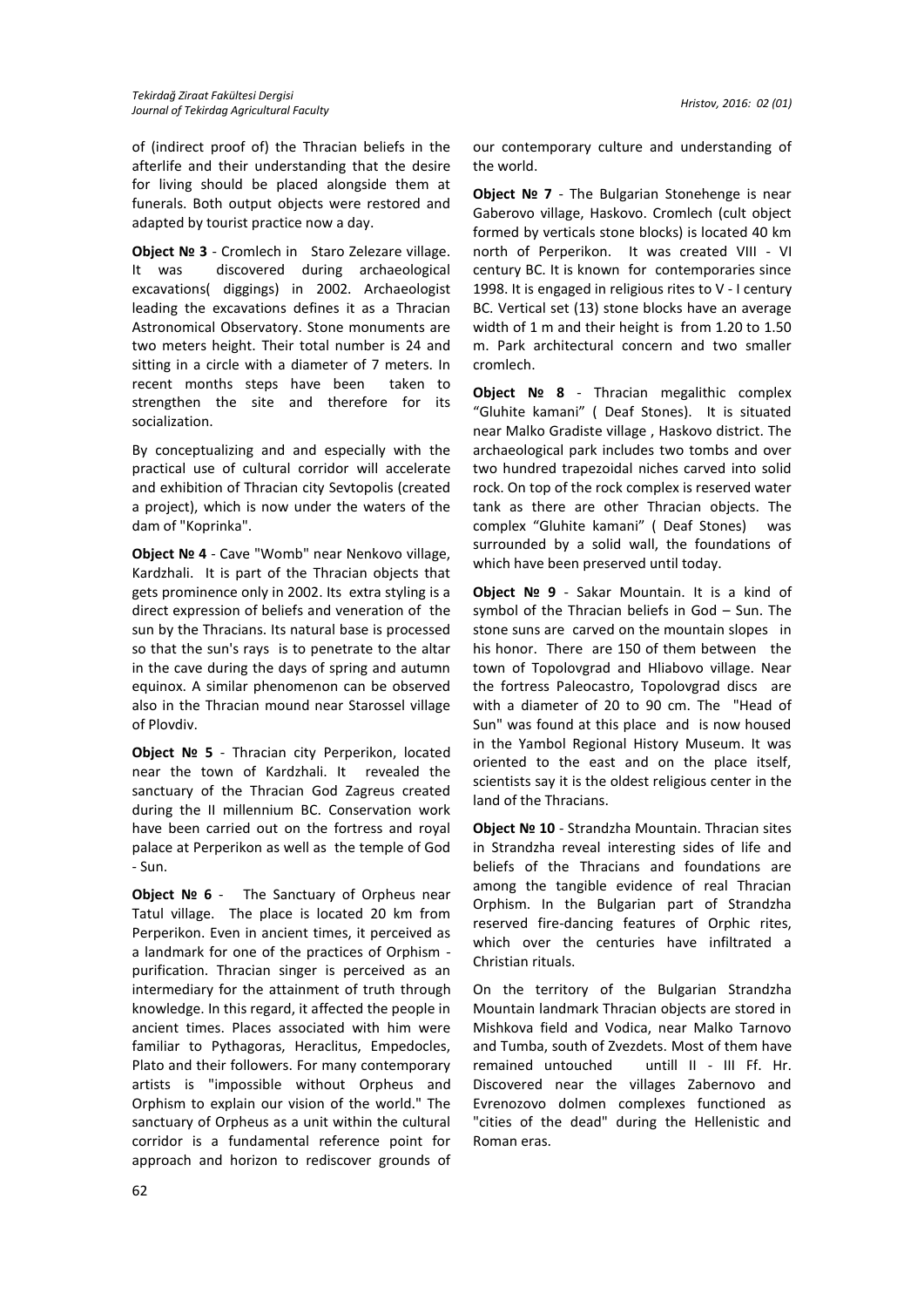*Balkan and Near Eastern Journal of Social Sciences Balkan ve Yakın Doğu Sosyal Bilimler Dergisi Hristov, 2016: 02 (01)*

For Thracians, Strandzha mountain is sacred, mystical territory where people (person) communicate with the Gods. In Turkey, the mountain today is called Yildiz – Starry( Stellar) Mountain. Bulgarian and Turkish territory on the mountain have been preserved among the first burial and ritual megalithic structures known as Strandzha dolmens. Stone tombs from the Thracian times can be seen everywhere in the mountains. They are constructed of whole stone plates (3 - 3.5 m). Dolmens in Strandzha mountain are created in the period XII - VII century BC. After this period the Thracians cease to build dolmens but the tombs of their subsequent centuries retain the basic principles of megalithic architecture.

Turkish Thrace, south of Strandzha mountain to the Marmara Sea and the east of the river Maritsa to the Black Sea has preserved objects primarily from anthropogenic I millennium BC. Settlements, dolmens, cromlechs, tombs and shrines of Odrysian royal dynasty were created at that time.

**Object № 11** - Kofçaz village . A significant landmark of the objects of the Thracians in Turkey are dolmens, ritual sites, tombs and stone fortress near Kofçaz (Kofcas). They are created in the period from XIII to VIII century BC. dolmens near the village Kapakayya today are stored in complete form.

**Object № 12** - The area of the settlement of Turbe. Near the border with Bulgaria, near the village Hasidanisment (Hacidanisment) was discovered Thracian complex Turbe (Turbe). In his area revealed 269 megalithic monument and near the village of Kircheshme (Kircesme) they are about 360.

**Object № 13** - Kirikkyoy (Kirikkoy). Located 20 km northwest of Lyuleburgas. The megalithic complex is formed by 130 megaliths, and some of them have a height of 2.60 m. In the upper part of the rocks in relief presents the V symbol.

**Object № 14** - Lalapasa settlement. It is located north of the city Edirne. This is the largest Thracian complex in the area. On the slopes of Mount Baba reserved about 2,000 megalithic monument. This defines the territory, the second largest open air museum in the world after Karnakas in Egypt. Most of them are in Berberoglu Ayazmashi (Berberoglu Ayazmasi) - 590. The complex was created in the period from VIII to I century BC. According to the Turkish

scientist R. Erdogu it's Thracian Stonehenge. The author defines it as a center in "spiritual path" of modern visitors (R. Erdogu, 2003).

**Object № 15** - Enos village, south of Edirne field. In the studies of Thracian heritage in the 80s of the last century it is fully explored Thracian royal tomb near Enos. Thracian fortress Doriskos also has been investigated, which is a Turkish-Greek border. Fortress has possessed by the Thracians from V c. BC.

**Object № 16** - Heraion Teyhios near Tekirdaag. The main object of cultural corridor is fortress settlement - residence Heraion Teyhios. It is the possession of the fourth century BC., On Odrysian ruler Teres. Preserved Thracian mound is included in the local routes of Turkish Thrace. At the beginning of the fourth century BC are starting to issue coins in the settlement.

**Object № 17** – The city of Tekirdaag. The banks of Marmara Sea are the endpoint of cultural corridor. At the site(place) of the present town of Tekirdag was located an ancient village with Thracian name Byzanti. It is one of the centers of Odrysian kingdom. The published results of excavations of the Turkish archaeologists show that at this place existed Thracian royal residence. In the west of the ancient city Byzanti are partly preserved six residences. At the museum of the town Tekirdaag reconstruction has been made of the Thracian tomb. Essential objective for the region is Mount Hieron Oros - Holy Mountain of Thracians.

### **Conclusions and implications**

Consistent presentation of Thracian sites in Bulgaria and Turkey is the basis for validation of the supporting units of the itinerary. It includes objects that are created from the second millennium, to the VI century. This in turn allows to include objects that expand and define meaningful cultural tourism product.

The significance of the analyzed Thracian objects, designed in modern European culture, is the foundation for conceptualizing autonomy of cultural corridor "Thracian heritage". Its structural units of the territory of Bulgaria are: town of Kazanlak; village of Starosel, Plovdiv region; Perperikon and the Sanctuary of Orpheus near village of Tatul, both in Kardzhali district; Cromlechs near village of Dolni Glavanak and Glihite kanami (deaf stones) near village of Malko